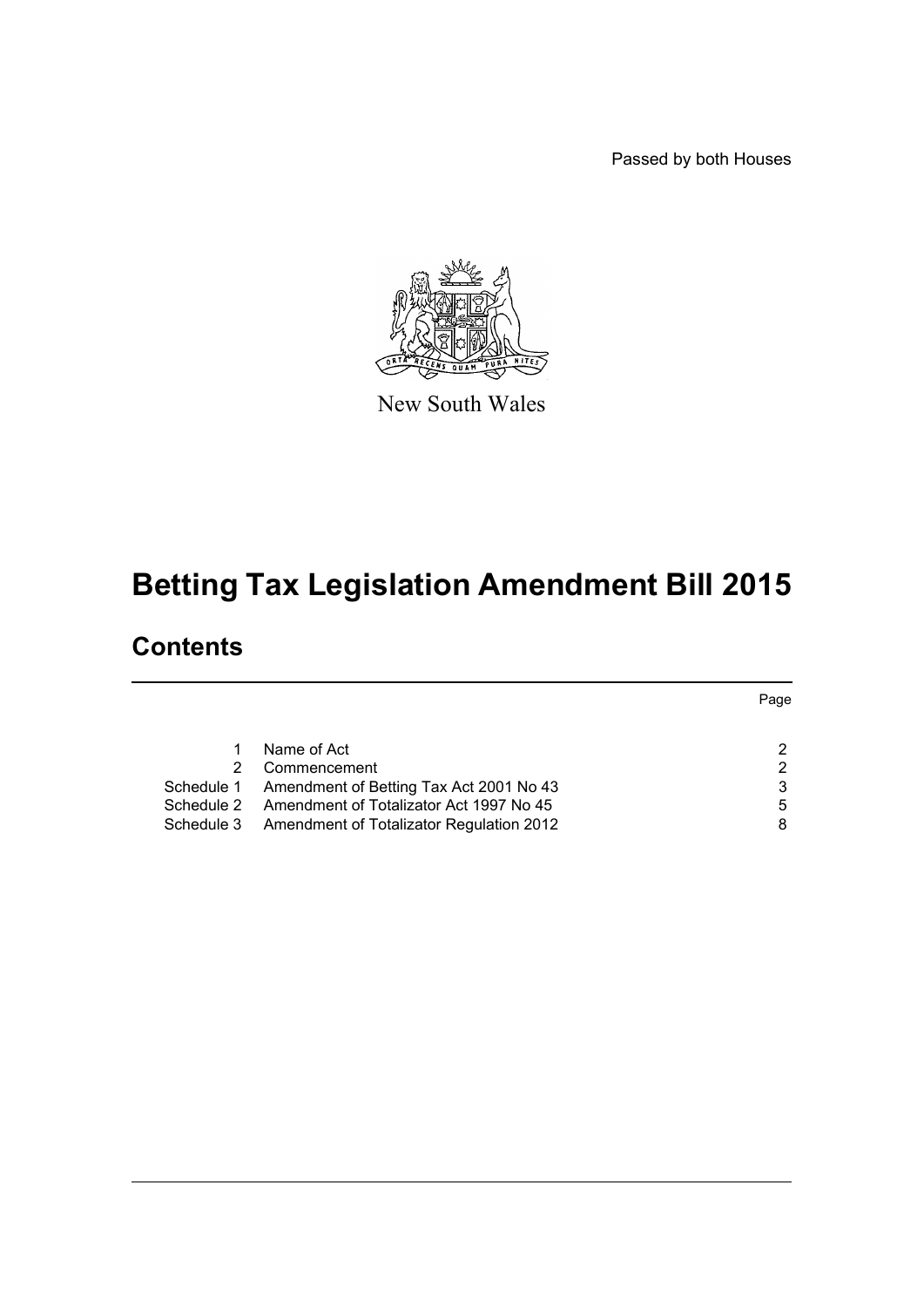*I certify that this public bill, which originated in the Legislative Assembly, has finally passed the Legislative Council and the Legislative Assembly of New South Wales.*

> *Clerk of the Legislative Assembly. Legislative Assembly, Sydney,* , 2015



New South Wales

## **Betting Tax Legislation Amendment Bill 2015**

Act No , 2015

An Act to amend the *Betting Tax Act 2001* and *Totalizator Act 1997* to make provision for the reduction of the rates of betting tax payable by totalizator licensees and the payment of amounts to or on behalf of racing controlling bodies in connection with the reduction.

*I have examined this bill and find it to correspond in all respects with the bill as finally passed by both Houses.*

*Assistant Speaker of the Legislative Assembly.*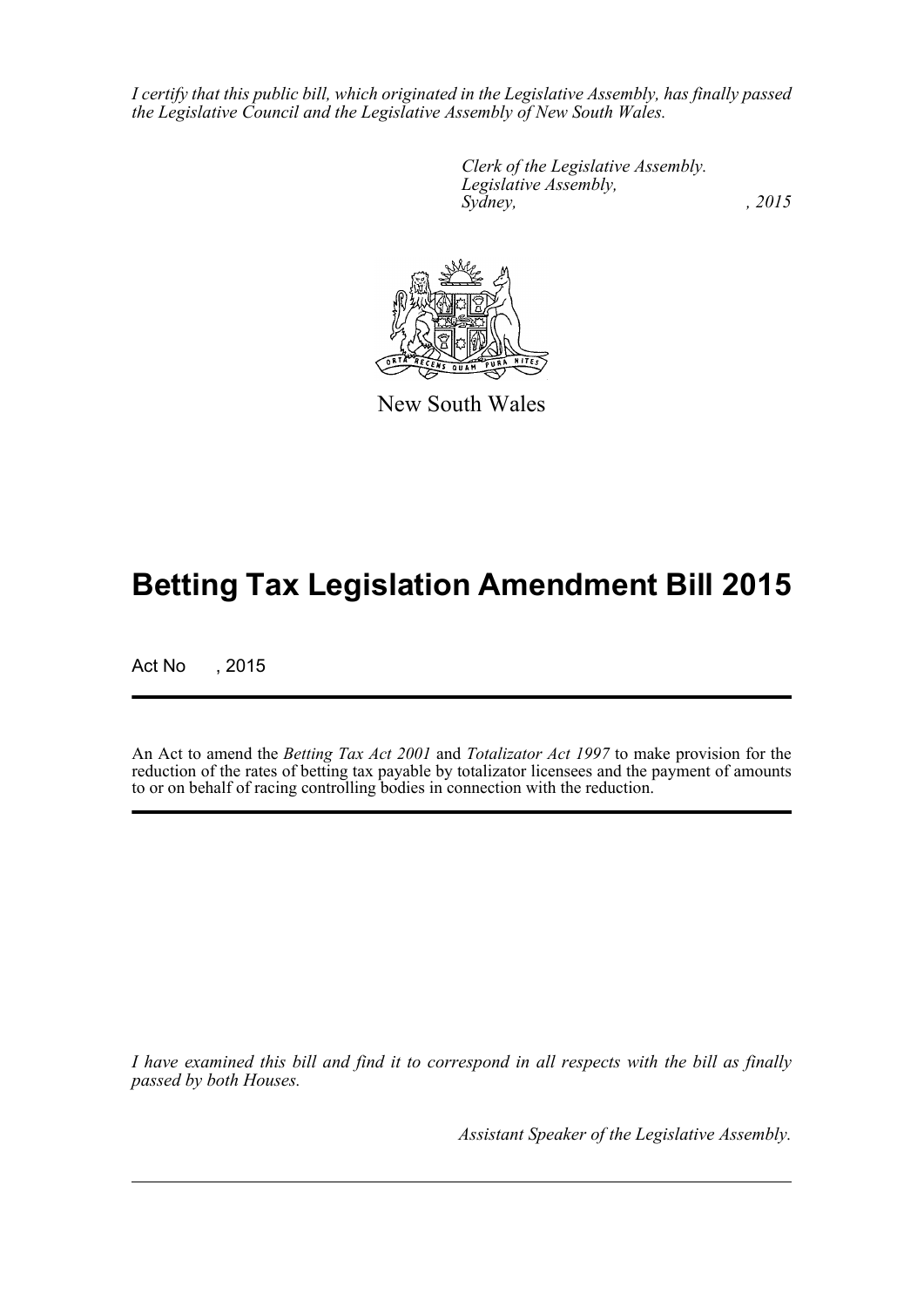#### <span id="page-2-0"></span>**The Legislature of New South Wales enacts:**

#### **1 Name of Act**

This Act is the *Betting Tax Legislation Amendment Act 2015*.

#### <span id="page-2-1"></span>**2 Commencement**

This Act is taken to have commenced on 1 July 2015.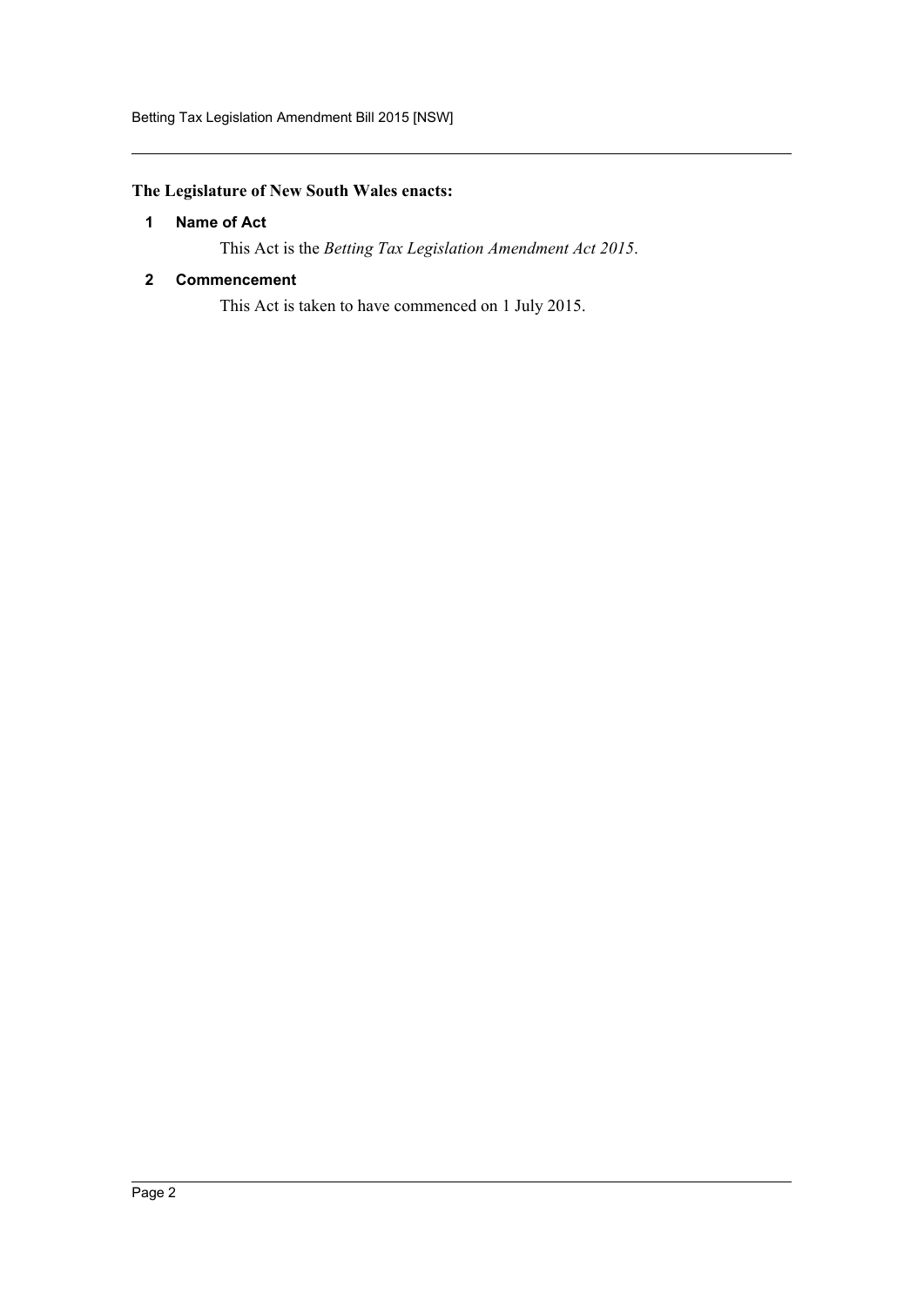## <span id="page-3-0"></span>**Schedule 1 Amendment of Betting Tax Act 2001 No 43**

#### **[1] Section 8 Betting tax on commission on totalizator betting**

Omit "19.11 per cent" from section 8 (2) (a). Insert instead "the relevant percentage".

#### **[2] Section 8 (2A)**

Insert after section 8 (2):

- (2A) The relevant percentage is:
	- (a) in respect of a totalizator conducted during the period commencing on 1 July 2015 and ending on 30 June 2016—16.2%, or
	- (b) in respect of a totalizator conducted during the period commencing on 1 July 2016 and ending on 30 June 2018—13.5%, or
	- (c) in respect of a totalizator conducted during the period commencing on 1 July 2018 and ending on 30 June 2019—12.17%, or
	- (d) in respect of a totalizator conducted during the period commencing on 1 July 2019 and ending on 30 June 2020—10.7%, or
	- (e) in respect of a totalizator conducted on or after 1 July 2020—7.6%.

#### **[3] Section 9 Betting tax on totalizator roundings**

Omit "19.11 per cent" from section 9 (2). Insert instead "the relevant percentage".

#### **[4] Section 9 (2A)**

Insert after section 9 (2):

- (2A) The relevant percentage is:
	- (a) in respect of a totalizator conducted during the period commencing on 1 July 2015 and ending on 30 June 2016—16.2%, or
	- (b) in respect of a totalizator conducted during the period commencing on 1 July 2016 and ending on 30 June 2018—13.5%, or
	- (c) in respect of a totalizator conducted during the period commencing on 1 July 2018 and ending on 30 June 2019—12.17%, or
	- (d) in respect of a totalizator conducted during the period commencing on 1 July 2019 and ending on 30 June 2020—10.7%, or
	- (e) in respect of a totalizator conducted on or after 1 July 2020—7.6%

#### **[5] Section 10 Betting tax on approved betting activities**

Omit "10.91 per cent" from section 10 (2). Insert instead "the relevant percentage".

#### **[6] Section 10 (2A)**

Insert after section 10 (2):

- (2A) The relevant percentage is:
	- (a) in respect of an approved betting activity (other than a computer simulated racing event betting activity) conducted:
		- (i) during the period commencing on 1 July 2015 and ending on 30 June 2016—9.2%, or
		- (ii) during the period commencing on 1 July 2016 and ending on 30 June 2018—7.43%, or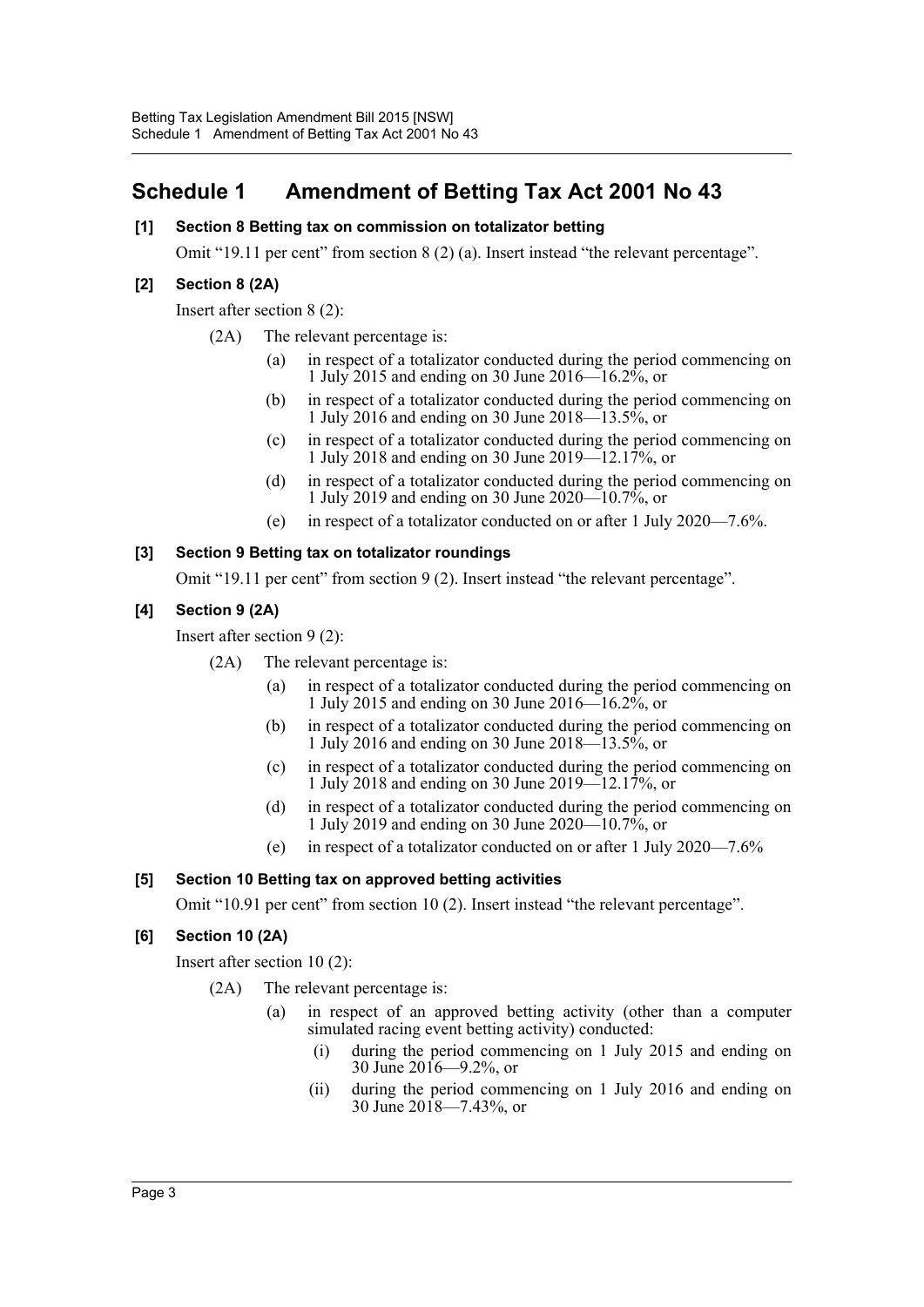- (iii) during the period commencing on 1 July 2018 and ending on 30 June 2019—6.6%, or
- (iv) during the period commencing on 1 July 2019 and ending on 30 June 2020—5.8%, or
- (v) on or after 1 July 2020—4.38%, or
- (b) in respect of a computer simulated racing event betting activity—  $10.91\%$ .

#### **[7] Section 10 (5)**

Omit the definition of *computer simulated racing event bet*. Insert instead:

*computer simulated racing event bet* means a bet in respect of a computer simulated racing event betting activity.

*computer simulated racing event betting activity* means an approved betting activity conducted on a computer simulated horse racing, harness racing or greyhound racing event.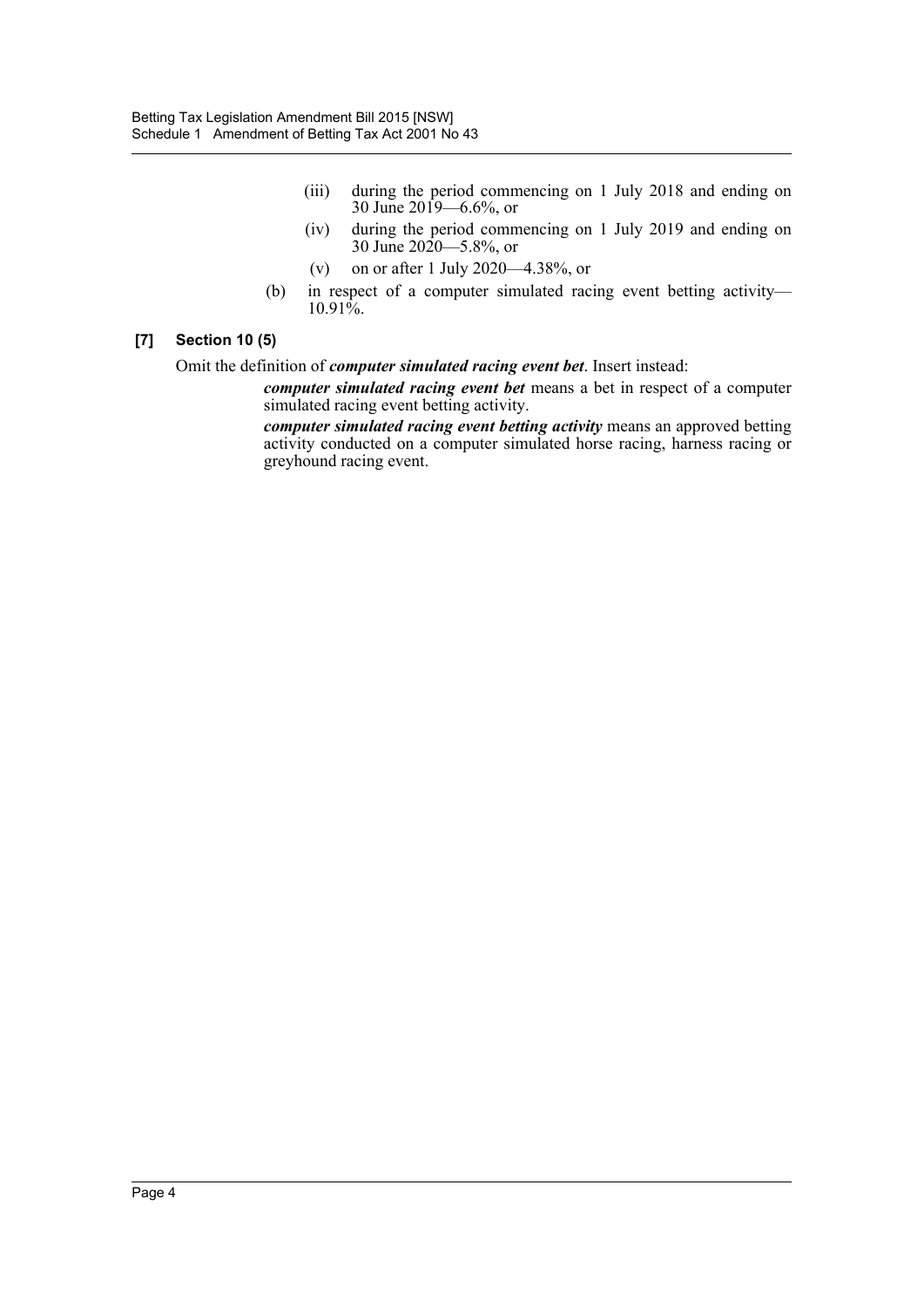### <span id="page-5-0"></span>**Schedule 2 Amendment of Totalizator Act 1997 No 45**

#### **[1] Section 68A**

Insert before section 69:

#### **68A Definition**

In this Part, *Fund* means the Tax Reduction Trust Fund established by this Part.

#### **[2] Sections 70–70B**

Insert after section 69:

#### **70 Payment of tax reduction amount**

- (1) Within 7 days after the end of each quarter, TAB Limited must pay in respect of each controlling body an amount equal to the percentage of the tax reduction amount (for the quarter) prescribed by the regulations in respect of the controlling body.
- (2) The *tax reduction amount*, in respect of a quarter, is an amount equal to the difference between each of the following amounts:
	- (a) the total amount of betting tax payable by TAB Limited under sections 8–10 of the *Betting Tax Act 2001* in respect of the quarter,
	- (b) the total amount of betting tax that would have been payable by TAB Limited under those sections in respect of the quarter had the tax rate amendments not been made.
- (3) A payment under subsection (1):
	- (a) in respect of Racing New South Wales or Harness Racing New South Wales, must be made directly to the controlling body concerned, or
	- (b) in respect of Greyhound Racing New South Wales, must be paid into the Fund.
- (4) The regulations may authorise a payment in respect of Greyhound Racing New South Wales to be made otherwise than in accordance with subsection (3) (b) in the event of a winding-up of the Fund.
- (5) For the purposes of calculating the Wagering Incentive Fee under the Racing Distribution Agreement in respect of any period commencing on or after 1 July 2015, the NSW Taxes payable in respect of the period are taken to be the NSW Taxes that would have been payable in respect of the period had the tax rate amendments not been made.
- (6) This section has effect for all purposes as if the Racing Distribution Agreement had been amended to the extent necessary to give effect to this section by the agreement of the parties to the Racing Distribution Agreement.
- (7) This section does not limit or otherwise affect the ability of the parties to the Racing Distribution Agreement to agree to make changes to the agreement.
- (8) In this section:

*NSW Taxes* has the same meaning as in the Racing Distribution Agreement. *quarter* means the 3-month period commencing on 1 January, 1 April, 1 July or 1 October in each year.

*Racing Distribution Agreement* means the agreement titled "Racing Distribution Agreement" dated 11 December 1997 between the Totalizator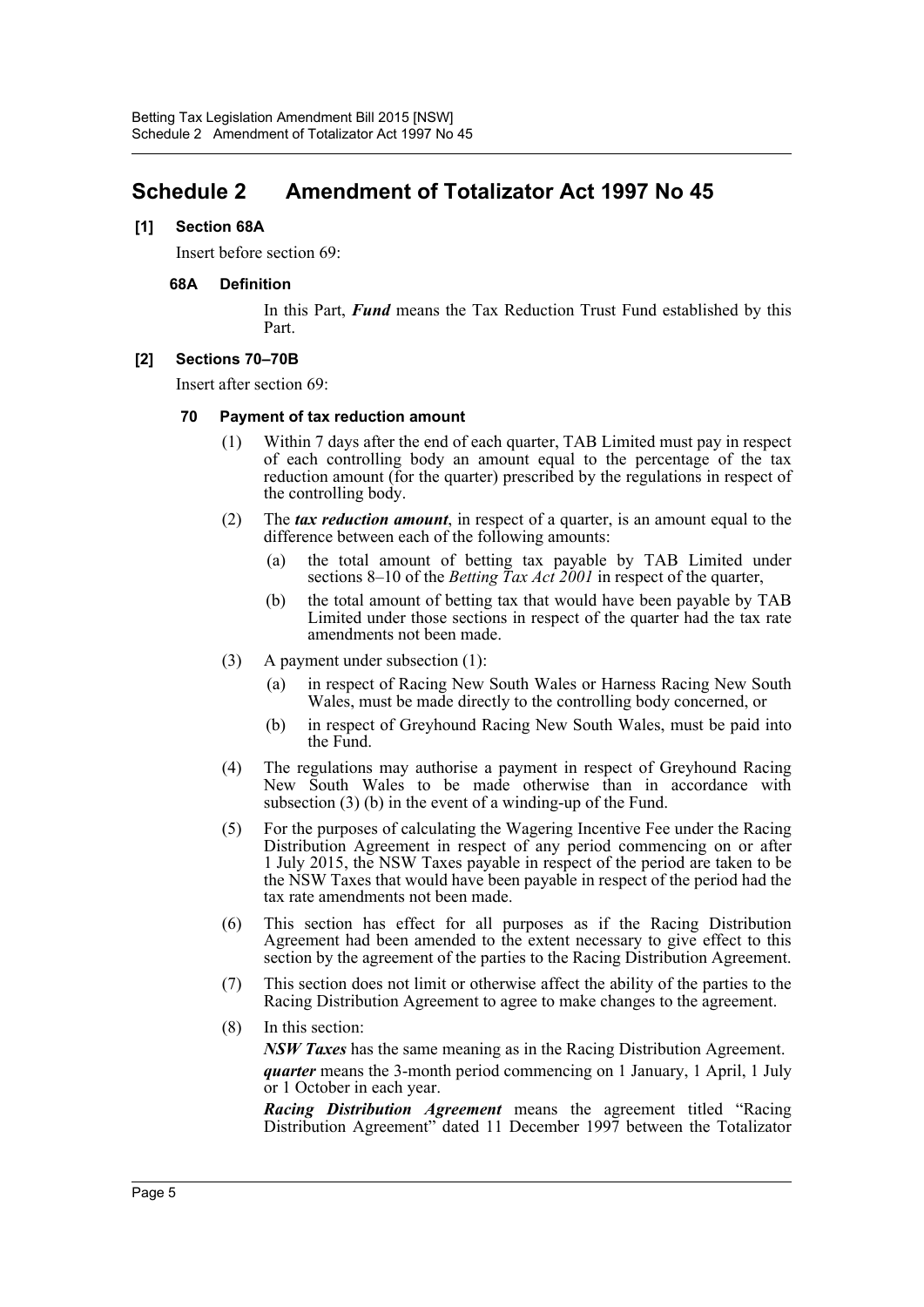Agency Board, NSW Racing Pty Limited, the NSW Thoroughbred Racing Board, Harness Racing New South Wales and the Greyhound Racing Authority (NSW), as amended or substituted from time to time.

*tax rate amendments* means the amendments made to sections 8–10 of the *Betting Tax Act 2001* by the *Betting Tax Legislation Amendment Act 2015*.

*Wagering Incentive Fee* means the amount that is payable by TAB to NSW Racing Pty Limited as the Wagering Incentive Fee under the Racing Distribution Agreement.

#### **70A Tax Reduction Trust Fund**

- (1) There is established by this Act a fund called the Tax Reduction Trust Fund.
- (2) The following amounts are to be paid into the Fund, subject to any requirements specified in the regulations:
	- (a) any amount required to be paid into the Fund under section 70,
	- (b) the proceeds of investment of money in the Fund,
	- (c) such other amounts as are payable to the Fund under this Act or the regulations.
- (3) The following amounts may be paid out of the Fund, subject to any requirements specified in the regulations:
	- (a) such amounts as the Minister directs to be paid from the Fund to Greyhound Racing New South Wales,
	- (b) such other amounts as are authorised to be paid out of the Fund by this Act or the regulations.

#### **70B Management and control of Fund**

- (1) The Secretary is to manage and control the Fund in accordance with this Act and the regulations.
- (2) The Secretary:
	- (a) is to act as trustee of money vested in the Fund, and
	- (b) is to invest the money vested in the Fund not immediately required for the purposes for which it is to be applied in the same way as trustees may invest funds under the *Trustee Act 1925*, subject to any requirements specified in the regulations, and
	- (c) may make payments from the Fund as authorised by this Act and the regulations.
- (3) The Secretary has such other functions in relation to the management and control of the Fund as may be conferred on the Secretary by the regulations.
- (4) The Secretary may do all things necessary or convenient to be done in connection with the exercise of the Secretary's functions.
- (5) The regulations may make further provision with respect to the Fund, including by providing for the following:
	- (a) the investment of the money vested in the Fund,
	- (b) the obligation of the Secretary to report to the Minister on the exercise of the Secretary's functions under this section,
	- (c) the winding up of the Fund.
- (6) In this section, *Secretary* means the Secretary of the Department of Justice.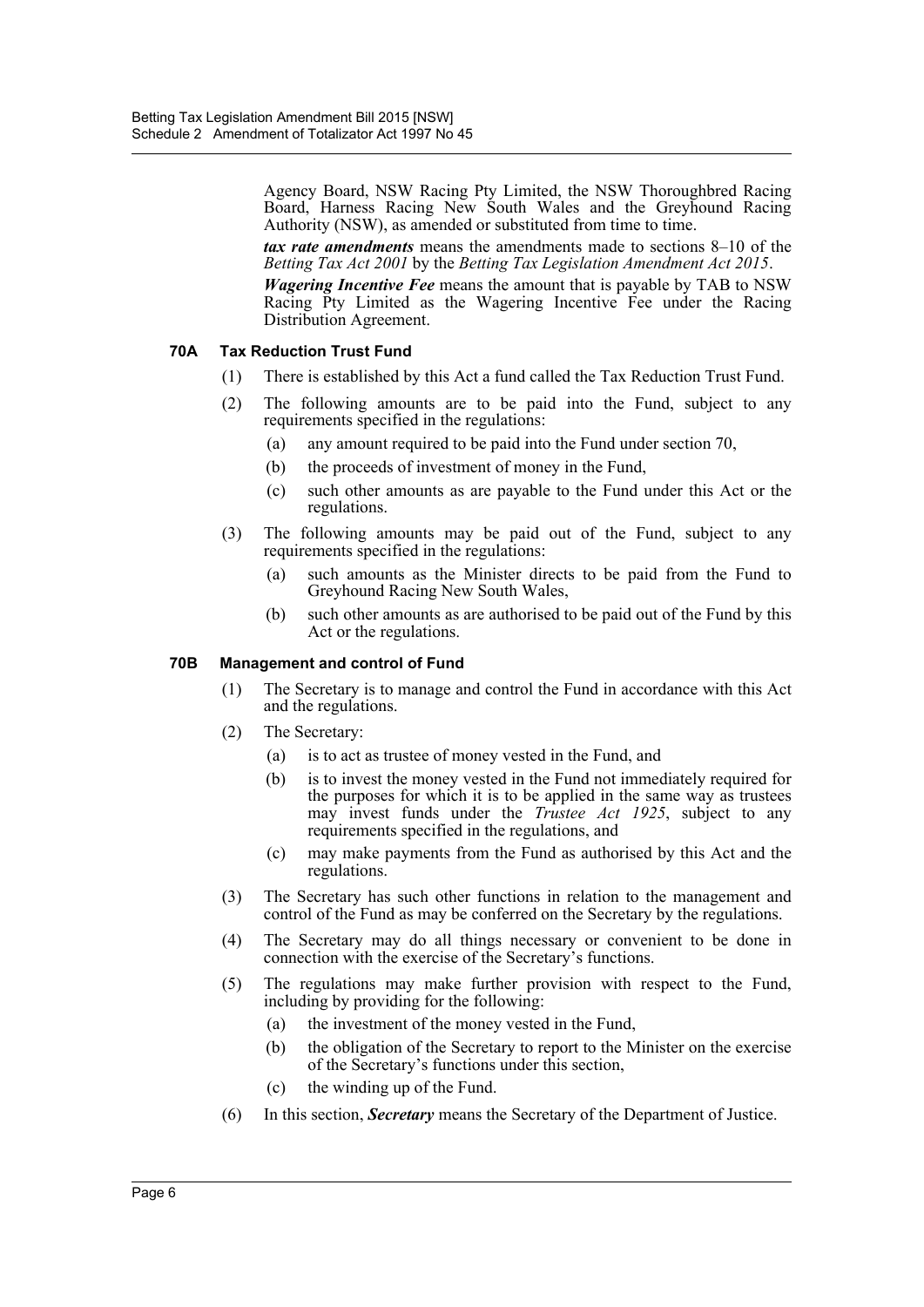#### **[3] Schedule 2 Savings, transitional and other provisions**

Insert at the end of the Schedule:

### **Part 7 Provisions consequent on enactment of Betting Tax Legislation Amendment Act 2015**

#### **22 Definition**

In this Part, *amending Act* means the *Betting Tax Legislation Amendment Act 2015*.

#### **23 Savings and transitional provisions**

- (1) Clause 1 (3) of Part 1 of this Schedule does not limit the operation of regulations made under that Part containing provisions of a savings or transitional nature consequent on the enactment of the amending Act.
- (2) Any provision of regulations made under Part 1 of this Schedule consequent on the enactment of the amending Act has effect, if the regulations so provide, despite any other provision of this Part.

#### **24 Payment of tax reduction amount**

The requirement of section 70 (1) (as inserted by the amending Act) for an amount to be paid within 7 days after the end of a quarter, to the extent that the requirement applies in respect of the quarter ending on 30 September 2015, is to be read as a requirement for that amount to be so paid before 7 January 2016.